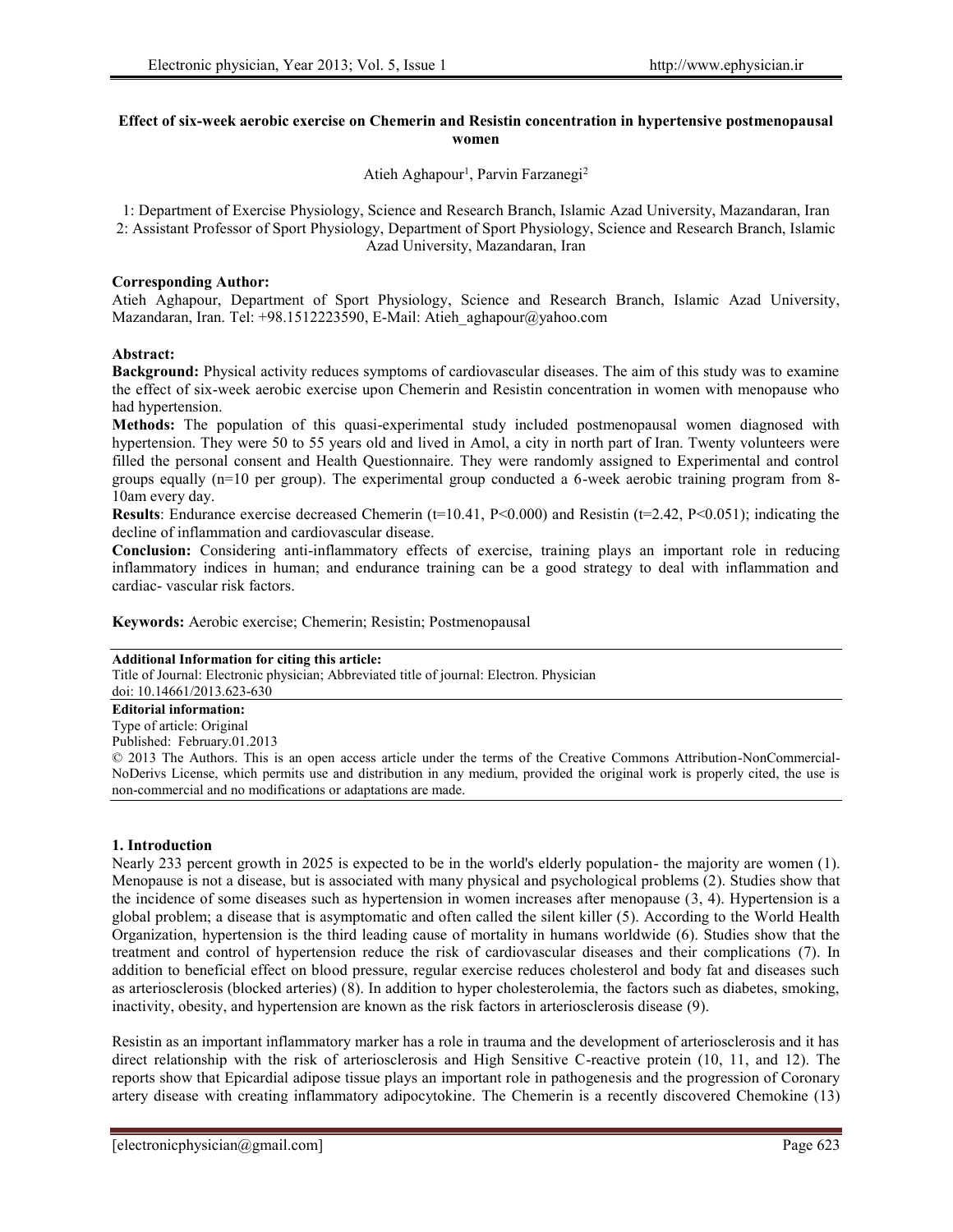found in the liver and white adipose tissue (14), and is associated with obesity, hypertension, inflammation and arteriosclerosis (15). Little research has been done regarding the effects of aerobic exercise on plasma Resistin; all show that regular aerobic activity can reduce levels of Resistin in human (16, 17). The result of studies also suggests that regular aerobic exercise has reduced Chemerin levels, body mass index and blood pressure (18, 19, 20). In addition, little research has been done about the effects of aerobic exercise on Resistin and Chemerin concentrations in postmenopausal women. Therefore, due to the little information on the effects of regular physical activity on menopausal women, this study investigated the effect of 6 weeks of regular aerobic activity on Chemerin and Resistin levels of postmenopausal women –who had hypertension disease.

The results of a study reported 15 % prevalence of hypertension in women over 18 years of Zabol in 2002 (21). Also, the mean systolic blood pressure in people over 18 years old in Mashhad has been 17.97±122.40in 2005 (22). In recent decades, the researchers have emphasized on the effects of aerobic exercise on cardiovascular risk factors (23, 24). There is also substantial information indicating that regular aerobic activity prevents the structural and functional abnormalities of the limbs (25) and reduces the development of blood pressure (26). In research conducted in this field, the decrease of blood pressure in people with hypertension followed by regular physical activity has been reported approximately 7.5 ml of mercury (27).

Through impairment of glucose and lipid metabolism, Resistin may increase plaque vulnerability by stimulating proinflammatory cytokines (28). In some studies, men showed no significant change in the Resistin level up to 48 hours after aerobic exercise (29); while in others studies, regular aerobic exercise has shown good results in reducing the concentration of Resistin (30). Some research showed (31, 32) but some studies did not show (33-35). Chemerin is an important factor for Adiposyte process and state regulation of genes involved in glucose and lipid balance (36). It has been reported that in Adipocytes, Chemerin enhances the insulin-stimulated glucose and causes the phosphorylation of tyrosine in Insulin receptor substrate. According to the studies, Chemerin may increase insulin sensitivity in adipose tissue and is largely associated with Body mass index, triglycerides, and blood pressure in those with normal glucose tolerance (37). Studies showed that Chemerin levels were contributed to adipose tissue and skeletal muscle and is negatively related to obesity and insulin sensitivity (38). The results also show the impact of aerobic exercise on improved cardiovascular and metabolic risk factors in obese people and reduced amount of Chemerin (39).

Other research also suggests a significant impact of sport and physical activity on blood pressure (40). Although the effect of aerobic exercise on Resistin and Chemerin concentration in postmenopausal women is unknown, the results of many studies suggest lowering effect of exercise on blood pressure; so walking and cycling have been known as other positive factors in the regulation of blood pressure (41). Augustine Sohn examined the effects of exercise (walking) in a large population of African-Americans with high blood pressure. That study was performed on 19 patients in two groups: Work and control group. They showed that more than 30 minutes of walking in a day reduces blood pressure in African-American adults who have high blood pressure (42). Exercise is the basis of health in individuals –regardless of age, sex or group. Individuals in each age or sexual group should have activity and mobility; it is more important, especially in high-risk populations (43). In this study, the followings set as the specific objectives of the study: 1) To determine the effect of a six-week regular activity and exercise on the Resistin level in postmenopausal women, 2) To determine the effect of a six-week regular activity and exercise on the Chemerin level in postmenopausal women, and 3) To determine the relation between Chemerin and Resistin level in postmenopausal women before and after six weeks of aerobic activity.

# **2. Material and Methods**

# *2.1. Study design and sampling*

This study was a quasi-experimental research with a pre-post test design. The population of this study included postmenopausal women diagnosed with hypertension; they were 50 to 55 years old and from Amol, a city in Mazandaran province, Iran. After required examination and verification of high pressure by the physician, 20 volunteers were selected through a purposive sampling. Participants completed a questionnaire indicating the lack of sports history during the past six months, the lack of anti-hypertension drugs use, hormone therapy, cardiovascular problems, and complete stoppage of menstrual cycle.

Filling out the personal consent and Health Questionnaire, subjects were randomly assigned to two equal groups (n=10 per group): Experimental and Control groups. The experimental group conducted a 6-week aerobic training program at 8 to 10 am. The control group did not participate in any training program. In this study, ethical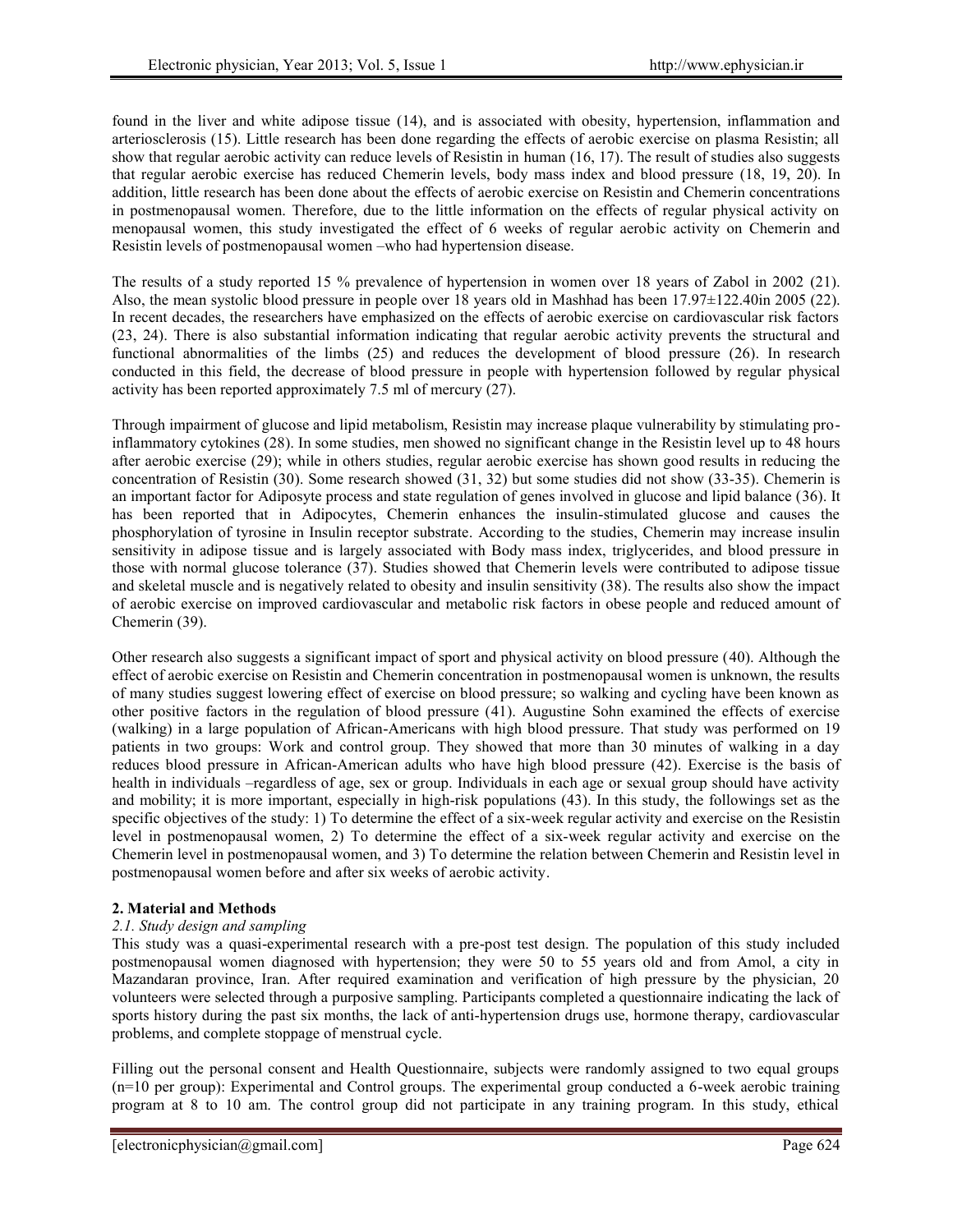considerations included the complete description of the objectives to the study participants, ensuring the confidentiality of their information.

#### *2.2. Experiment*

The aerobic exercise program of experimental group consisted of 6 weeks aerobic exercise, three times a week for 45 minutes at 50 percent maximum heart rate reserve during the first week and 60 minutes of exercise at the sixth week with 60% of maximum heart rate; thus, every two weeks, 5% was added to the intensity of aerobic activity. The aerobic activity included a 10 minutes warm-up such as stretching, exercise and running, 30 to 45 minutes main training exercises and 10 minutes cool-down exercises. The subjects were also advised to refuse any other exercise during the six-week program.

#### *2.3. Data collection*

#### 2.3.1. Heart rate measurement

Using a stethoscope, heart rate was controlled during the aerobic exercise. The participants' maximum heart rate was calculated using equation (Age - 220).

2.3.2. Blood Pressure Measurement

The systolic and diastolic BP of participants in the experimental group was measured before and after 6 weeks of exercise training in different circumstances in a sitting position using a mercury sphygmomanometer based on guidelines.

#### 2.3.3. Height Measurement

The height was measured in the morning using the height gauge with an accuracy of  $0.1 \pm \text{cm}$  in the standing position without shoes, while the shoulders were in a normal condition.

2.3.4. Measurement of body weight

Weight was measured using a German digital scale with a  $0.1 \pm \text{kg}$  precision with minimal clothing without shoes. Body mass index (BMI) was calculated by dividing weight (kg) by height (in meters).

#### 2.3.5. Blood sampling method

To examine variables, blood sampling was done on two stages: before the start of training and the sixth week. Subjects were instructed to refuse any exercise and eat light foods 24 hours before phlebotomy. Blood samples were taken of experimental and control groups after 12 hours of fasting in pre-test stage and 48 h after the last training session on the post test stage. For plasma separation, blood samples were centrifuged at the speed of 3000 rpm for 15 min and were frozen at 80 - ° C, and stored for subsequent analysis.

2.3.6. Biochemical analysis

Measurement was done using a commercial ELISA kit according to the manufacturer's instruction.

## *2.4. Statistical methods*

Kolmogorov-Smirnov and Levin test were used for determining the normal distribution of data and homogeneity of variances, respectively. Both dependent and independent t-tests were used to investigate the changes in the intra group and the differences in inter-group of variables. Statistical operations were performed using SPSS 15 and the significance level of the tests was considered at  $P<0.05$ .

#### **3. Results**

The mean age of the participants was 54 years  $(\pm 3.75)$ . Table 1 shows the general characteristics of subjects in each group. The data shows that at the beginning of research, there was no significant difference between the values for age, height and body weight between the groups. Then the groups were homogeneous.

The results in Table 2 show that the lowest concentration of Chemerin in the experimental group was after six weeks of aerobic activity was 250.66 pg/ ml and the highest concentration of Chemerin in this group was 337.48 pg/ ml. According to our findings, the lowest concentration of Chemerin in the control group after six weeks of aerobic activity was 343.70 pg ml and the highest concentration of Chemerin in this group was 348.99 pg/ml. Six weeks growing aerobic exercise has no significant effect on Chemerin concentrations in postmenopausal women. The data in Table 3 shows that the obtained t is smaller than table's  $t$  (t=2.44); There was no significant difference between Chemerin concentrations in postmenopausal women before and after a period of six weeks (P>0.160).

Data in Table 3 shows that the obtained t is greater than table's  $t$  ( $t=2.14$ ) and there was significant difference between the Chemerin level in exercise and control groups (P < 0.05). The data in Table 3 shows that the obtained t is smaller than table's  $t$  ( $t=2.44$ ); There was no significant difference between Resistin concentrations in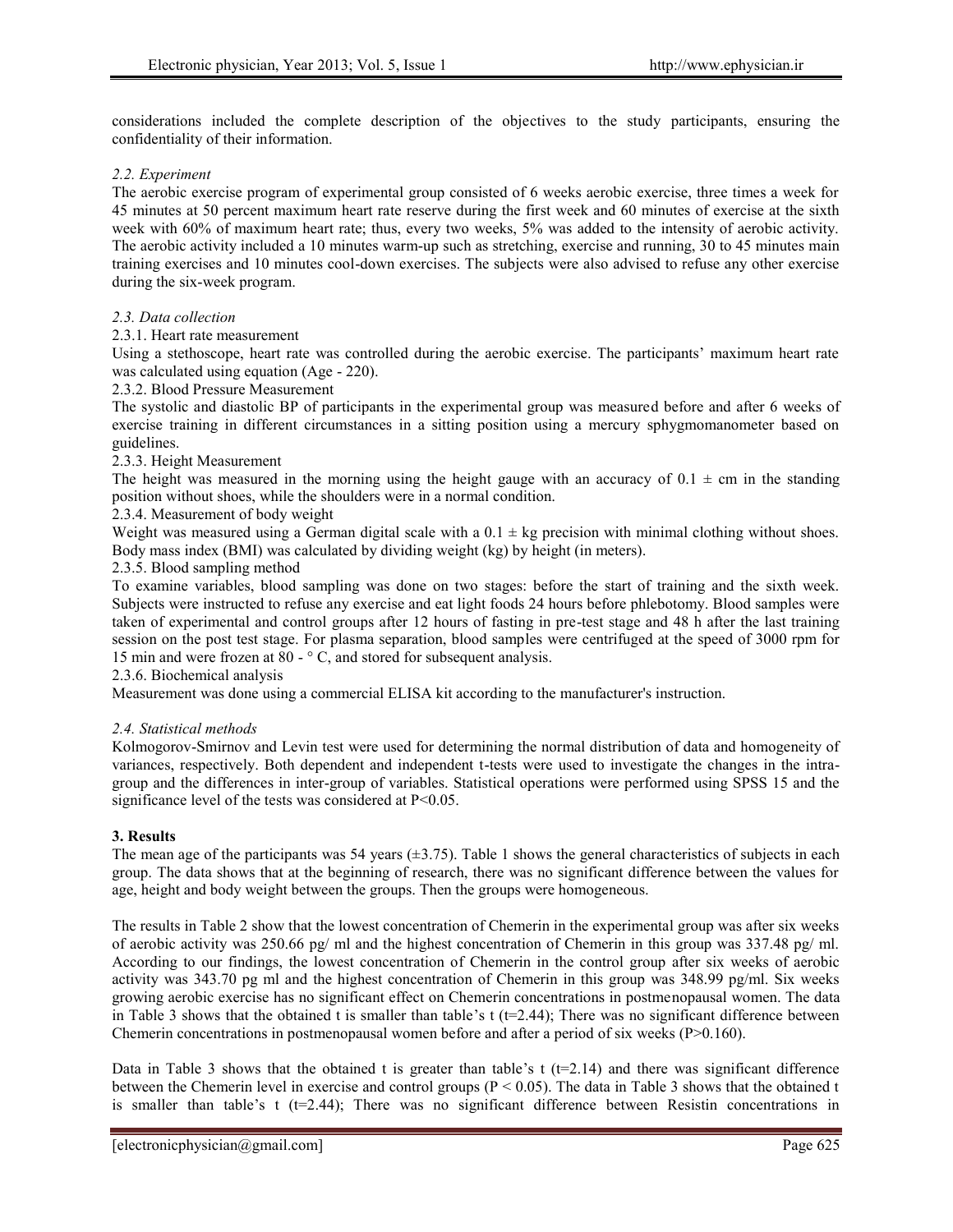postmenopausal women before and after a period of six weeks (P>0.051). Table 3 also shows that the obtained t is smaller than table's t  $(t=2.44)$ ; There was no significant difference between Resistin concentrations in postmenopausal women before and after a period of six weeks (P>0.625). As it is illustrated in the table 4, the obtained t is smaller than table's  $t$  (t=2.14); There was no significant difference between Resistin concentrations in postmenopausal women before and after a period of six weeks  $(P>0.05)$ . Table 5 shows that there is no significant correlation between Resistin and Chemerin changes in treatment group. It also says there is no significant correlation between Resistin and Chemerin changes in exercise group.

**Table 1.** Mean and standard deviation of the physiological characteristics of subjects in each group (n=10, p <0.05)

| Groups   |                | Age (year)       | Weight (kg)      | Height (cm)        |  |
|----------|----------------|------------------|------------------|--------------------|--|
| Exercise | Mean $\pm$ S.D | $54 \pm 3.75$    | $29.74 \pm 10.9$ | $122.158 \pm 51.7$ |  |
| Control  | Mean $\pm$ S.D | $53.22 \pm 4.66$ | $44.73 \pm 38.9$ | $56.157 \pm 88.1$  |  |

**Table 2.** Statistical description of chemerin and Resistin concentrations Mean (pg ml) in the exercise and control groups in terms of measures of central tendency and dispersion

| Statistical indices |          | Mean   |               | <b>Standard deviation</b> |               |  |
|---------------------|----------|--------|---------------|---------------------------|---------------|--|
| Groups              |          | After  | <b>Before</b> | After                     | <b>Before</b> |  |
| Chemerin            | Exercise | 250.66 | 337.48        | 31.22                     | 35.56         |  |
|                     | Control  | 343.70 | 348.99        | 31.89                     | 29.61         |  |
| Resistin            | Exercise | 2.22   | 3.13          | 0.84                      | 0.63          |  |
|                     | Control  | 3.02   | 3.03          | 0.57                      | 0.62          |  |

**Table 3.** Independent t-test results to evaluate differences between Resistin concentrations before and after exercise and Chemerin concentration before and after exercise

| Statistical indices |          | Mean            | Standard | $DF^*$    | t value | Table's t | P value |       |
|---------------------|----------|-----------------|----------|-----------|---------|-----------|---------|-------|
| Groups              |          |                 |          | deviation |         |           |         |       |
| Chemerin            | Exercise | Before exercise | 337.48   | 35.56     | 6       | 10.41     | 2.44    | 0.000 |
|                     |          | After exercise  | 250.66   | 31.22     |         |           |         |       |
|                     | Control  | Before exercise | 348.99   | 29.61     | 6       | 1.60      | 2.44    | 0.160 |
|                     |          | After exercise  | 343.70   | 31.89     |         |           |         |       |
| Resistin            | Exercise | Before exercise | 3.13     | 0.63      | 6       | 2.42      | 2.44    | 0.051 |
|                     |          | After exercise  | 2.22     | 0.84      |         |           |         |       |
|                     | Control  | Before exercise | 3.02     | 0.62      | 6       | $-0.475$  | 2.44    | 0.652 |
|                     |          | After exercise  | 3.03     | 0.57      |         |           |         |       |

\*df: Degree of freedom

**Table 4.** The comparison of chemerin and Resistin control and exercise group

|          | Statistical indices | Mean   | Standard  | Differences in the | $DF^*$ | t value | Table's | P value |
|----------|---------------------|--------|-----------|--------------------|--------|---------|---------|---------|
| Groups   |                     |        | deviation | mean               |        |         |         |         |
| Chemerin | Exercise            | 37.2   | 14.14     | 35.27              |        | 4.15    | 2.14    | 0.000   |
|          | Control             | 293.93 | 13.7      |                    |        |         |         |         |
| Resistin | Exercise            | 3.02   | 0.44      | 0.52               |        | 1.15    | 2.14    | 0.130   |

\*df: Degree of freedom

**Table 5.** Pearson correlation between Resistin and chemerin

| Pearson correlation coefficient      |                     |          | $R^2$ | P < 0.05 |       |
|--------------------------------------|---------------------|----------|-------|----------|-------|
| Group                                |                     |          |       |          |       |
| Exercise Group                       | Resistin - chemerin | 0.033    | 0.944 | 0.0008   | 0.666 |
|                                      |                     |          |       |          |       |
| Resistin - chemerin<br>control group |                     | $-0.513$ | 0.239 | 0.263    | 0.666 |

## **4. Discussion**

The results of this study show that endurance exercise decreases Chemerin and Resistin indicating the decline of inflammation and cardiovascular disease. The results are consistent with the earlier results showing regular aerobic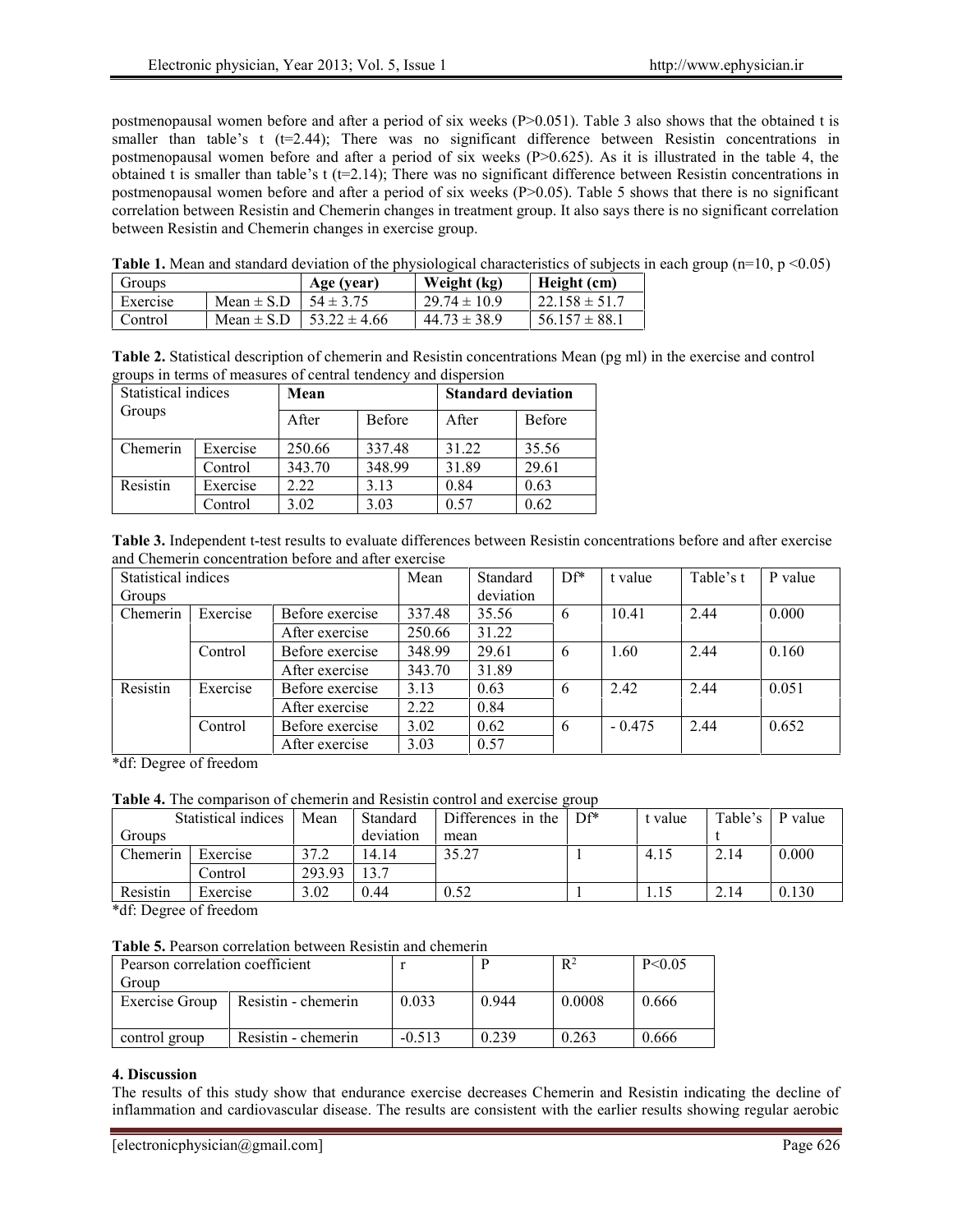activity can reduce levels of Resistin in human (16, 21). However, further studies on the effects of long term exercise on Chemerin and Resistin are required. Considering anti-inflammatory effects of exercise, training plays an important role in reducing inflammatory indices in human; and endurance training can be a good strategy to deal with inflammation and cardiac- vascular risk factors. This study pointed out that 6 weeks of aerobic exercise significantly reduced blood pressure in postmenopausal women with hypertension. Then, at the end of the sixth week of aerobic exercise, heart rate in postmenopausal women has increased. The results are consistent with the earlier studies (1, 9). However, period of this study and training programs was short and more evidence is required to confirm the long-term effects of exercise.

## **5. Conclusion**

In summary, results showed that six weeks of aerobic exercise training significantly decreased Resistin, Chemerin, and blood pressure in postmenopausal women. Therefore, aerobic exercise can be used as a non-pharmacologic method to improve the health of patients with coronary artery disease and hypertension. Paying more attention to all segments of society, especially the elderly and putting a light and a regular exercise program for patients with hypertension may increase the health status of the vulnerable elderly population.

## **Acknowledgements:**

The authors would like to extend their gratitude to the Dr. Farzanegi for her invaluable support.

## **Conflict of Interest:**

There is no conflict of interest to be declared.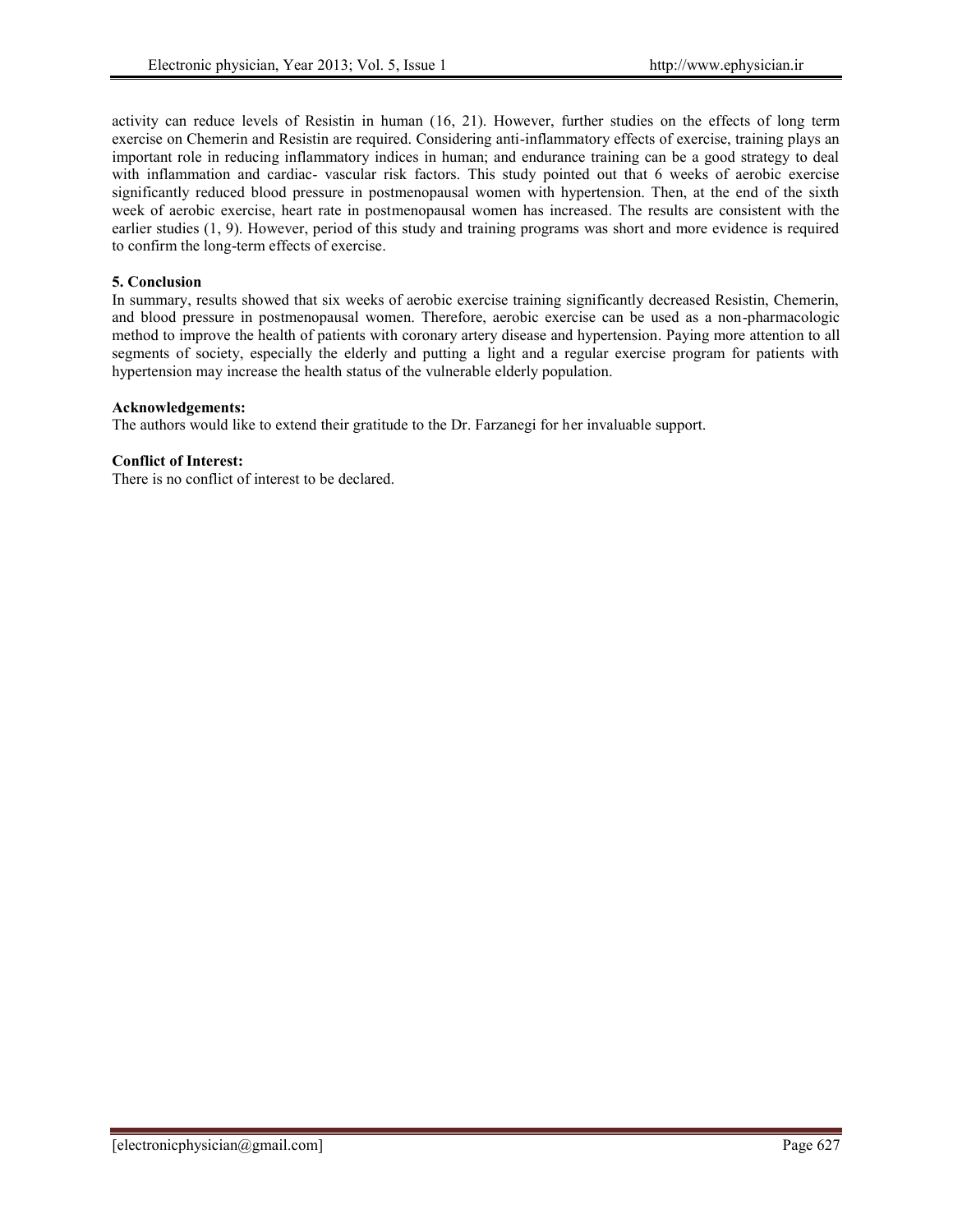### **References**

- 1. Collins R, Peto R, MacMahon S, Hebert P, Fiebach NH, Eberlein KA, Godwin J, Qizilbash N, Taylor JO, Hennekens CH. Blood pressure, stroke, and coronary heart disease. Part 2, Short-term reductions in blood pressure: overview of randomised drug trials in their epidemiological context. *Lancet*. 1990 7;335(8693):827-38.
- 2. Teoman N, Ozcan A, Acar B. The effect of exercise on physical fitness and quality of life in Postmenopausal women. *Maturitas*. 2004 20;47(1):71-7.
- 3. Edoardo Casiglia, Paolo Palatini, Santina Da Ros, Valeria Pagliara, Massimo Puato, Francesca Dorigatti, and Paolo Pauletto. Effect of Blood Pressure and Physical Activity on Carotid Artery Intima–Media Thickness in Stage 1 Hypertensives and Controls. *Am J Hypertens .* 2000;13(12):1256–1262.
- 4. Orshal JM, Khalil RA.Gender, sex hormones, and vasculartone. *Am J Physiol Regul Integr Comp Physiol*. 2004 ;286(2):R233-49.
- 5. Chedraui P, Blumel JE, Barone G, Belzares E, Bencosme A, Calle A, et al. Impaired quality of life among middl aged women: A multicentre latino American study. *Maturitas.* 2004; 47: 71-77.
- 6. Psaltopoulou T, Orfanos P, Naska A, Lenas D, Trichopoulos D, Trichopoulou A. Prevalence, awareness, treatment and control of hypertension in a general population sample of 26,913 adults in the Greek EPIC study. *Int J Epidemiol*. 2004;33(6):1345-52.
- 7. Chobanian AV, Bakris GL, Black HR, Cushman WC, Green LA, Izzo JL Jr, JonesDW, Materson BJ, Oparil S, Wright JT Jr, Roccella EJ. Joint National Committee on Prevention, Detection, Evaluation, and Treatment of High Blood Pressure. National Heart, Lung, and Blood Institute; National High Blood Pressure Education Program Coordinating Committee. Seventh report of the Joint National Committee on Prevention, Detection,Evaluation, and Treatment of High Blood Pressure. *Hypertension*. 2003;42(6):1206- 52.
- 8. Kop ff B, jegier A. Adipokines: adiponectin, leptin, resistin and coronary heart disea se risk*. Przegl lek*. 2005; 62 3:69-72.
- 9. Hoefle G, Saely CH, Risch L, Koch L, Schmid F, Rein P, Aczél S, Berchtold S, Drexel H. Relationship between the adipose-tissue hormone resistin and coronary artery disease. *Clin Chim Acta*. 2007;386(1-2):1- 6.
- 10. Hansson GK. Inflammation atheroscle rosis, and coronary artery disease. *New engl J Med*. 2005,352(16):1685-95.
- 11. Hackam DG, Anand ss. Emerging risk factors for atherosclerotic vascular disease:a critical review of the evidence. *J American medical association (JAMA)*. 2003; 290(7): 932-40
- 12. Markel H, Rocchini AP, Beekman RH, Martin J, Palmisano J, Moorehead C, Rosenthal A. Exercise-Induced Hypertension After Repair of Coarctation of the Aorta: Arm Versus Leg Exercise*. J Am Coll CardioI.* (1986);8(1):165-71.
- 13. Wittamer V, Franssen JD, Vulcano M, Mirjolet JF, Le Poul E, Migeotte I, Brézillon S, Tyldesley R, Blanpain C, Detheux M, Mantovani A, Sozzani S, Vassart G, Parmentier M, Communi D. Specific recruitment of antigen-presenting cells by chemerin, a novel processed ligand from human inflammatory fluids. *J Exp Med.* 2003 6;198(7):977-85.
- 14. Bozaoglu K, Bolton K, McMillan J, Zimmet P, Jowett J, Collier G, Walder K, Segal D. Chemerin is a novel adipokine associated with obesity and metabolic syndrome*. Endocrinology*. 2007;148(10):4687-94.
- 15. Grady D, Herrington D, Bittner V, Blumenthal R, Davidson M, Hlatky M, Hsia J, Hulley S, Herd A, Khan S, Newby LK, Waters D, Vittinghoff E, Wenger N; HERSR esearch Group. Cardiovascular disease outcomes during 6.8 years of hormone therapy: Heart and Estrogen/progestin Replacement Study follow-up (HERSII)*. J American medical association* (*JAMA)*. 2002 3;288(1):49-57.
- 16. Jamurtas AZ, theocharis v, koukiulis G, stakias N, Fatouros IG, et al. the effects of acute exercise on serum adiponectin and resistin levels and their relation to insulin sensitivity in overweight males. *Eur J appl physiol*. 2006, 97 (1): 122-6.
- 17. Jones TE, Basilio JL, Brophy PM, Mc cammon MR, Hickner RC. Long- term exercise training in over we ight adolescents improves plasma peptide YY and resistin. *obesity (silver spring).* 2009; 17 (6): 1189- 950
- 18. Bravata DM, Smith-Spangler C, Sundaram V, Gienger AL, Lin N, Lewis R, Stave CD, Olkin I, Sirard JR. Using pedometers to increase physical activity and improve health: a systematic review*. J American medical association* (*JAMA)*. 2007 21; 298(19):2296-304.
- 19. Steppan CM, Bailey ST, Bhat S, Brown EJ, Banerjee RR, Wright CM, Patel HR, Ahima RS, Lazar MA. The hormone resistin links obesity to diabetes. *Nature*.2001 18;409(6818):307-12.
- 20. Hughes S. Novel cardiovascular risk factors. *J cardiovasc Nurs*. 2003; 18 (2): 131-8.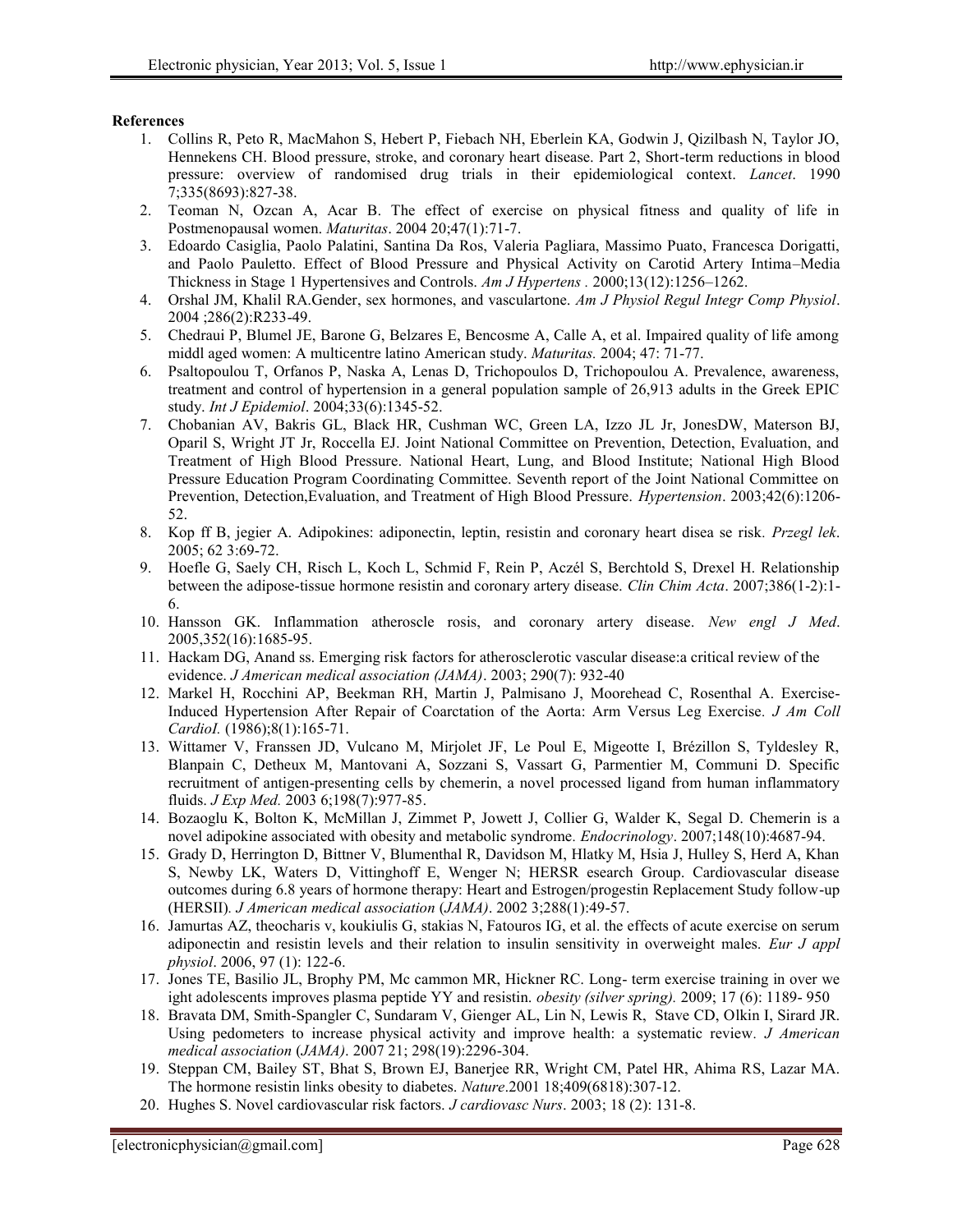- 21. Goralski KB, McCarthy TC, Hanniman EA, Zabel BA, Butcher EC, Parlee SD, Muruganandan S, Sinal CJ. Chemerin, a novel adipokine that regulates adipogenesis and adipocyte metabolism. *J Biol Chem*. 2007;282(38):28175-88.
- 22. Boskabadi MH, Emad Zadeh M, Hassan Zadeh AA, Salimi N, Haji Zadeh S. Study of the level of blood pressure in subjects older than eighteen years in Mashhad. *Physiology Pharmacology J.* 2005;2(9):195-20.
- 23. oberbach A, Tonjes A, Kloting N, Fasshauer M, Kratzsch J, Busse MW, et al. Effect of a 4 week physical training program on plasma concentrations of inflammatory markers in patients with abnormal glucose tolerance. *Eur J Endocrinol.* 2006; 154 (4): 77-85.
- 24. Kassapis C, Thompson PD. The Effects of physical Activity on Serum C- Reactive Protein and Inflammatory Markers. *J Am Coll Cardiol*. 2005; 45: 1563-1569.
- 25. Zhang J, Ren CX, Qi YF, Lou LX, Chen L, Zhang LK, Wang X, Tang C. Exercise training promotes expression of apelin and APJ of cardiovascular tissues in spontaneously hypertensive rats. *Life Sci.* 2006 15;79(12):1153-9.
- 26. Jessup. JV, Lowenthal DT, Pollock ML, Turner T. The effects of endurance exercise training on ambulatory blood pressure in normotensive older adults. *Geriatr Nephrol.* 1998, 8 (2): 103-9.
- *27.* Pescatello LS, Franklin BA, Fagard R, Farquhar WB, Kelley GA, Ray CA. American College of Sports Medicine position stand. Exercise and hypertension*. Med Sci Sports Exerc. 2004 ;36(3):533-53.*
- 28. Roh SG, Song SH, Choi KC, Katoh K, Wittamer V, Parmentier M, Sasaki S. Chemerin--a new adipokine that modulates adipogenesis via its own receptor. *Biochem Biophys Res Commun*. 2007 3;362(4):1013-8.
- 29. Xu W, Yu L, Zhou W, Luo M. Resistin increases lipid accumulation and CD36 expression in human macrophages. *Biochem Biophys Res Commun.* 2006 15;351(2):376-82.
- 30. Jones TE, Basilio JL, Brophy PM, Mccammon MR, Hickner RC. Long- term exercise training in overweight a dolescents improves plasma peptide YY and resistin. *obesity (silver spring).* 2009; 17 (G): 1189- 950
- 31. Kaser S, Kaser A, Sandhofer A, Ebenbichler CF, Tilg H, Patsch JR. Resistin messenger-RNA expression is increased by proinflammatory cytokines in vitro. *Biochem Biophys Res Commun*. 2003 19;309(2):286-90.
- 32. Kim KH, Zhao L, Moon Y, Kang C, Sul HS. Dominant inhibitory adipocyte-specific secretory factor (ADSF)/resistin enhances adipogenesis and improves insulin sensitivity. *Proc Natl Acad Sci U S A.* 2004 27;101(17):6780-5.
- 33. Konrad A, Lehrke M, Schachinger V, Seibold F, Stark R, Ochsenkühn T, Parhofer KG, Göke B, Broedl UC. Resistin is an inflammatory marker of inflammatory bowel disease in humans. *Eur J Gastroenterol Hepatol.* 2007;19(12):1070-4.
- 34. Lehrke M, Reilly MP, Millington SC, Iqbal N, Rader DJ, Lazar MA. An inflammatory cascade leading to hyperresistinemia in humans. *PLoS Med.* 2004;1(2):e45.
- 35. Moreau KL, Degarmo R, Langley J, McMahon C, Howley ET, Bassett DR Jr, Thompson DL. Increasing daily walking lowers blood pressure in postmenopausal women. *Med Sci Sports Exerc*. 2001 ;33(11):1825- 31.
- 36. Ganderton L, Jenkins S, Gain K, Fowler R, Winship P, Lunt D, Gabbay E. Short term effects of exercise training on exercise capacity and quality of life in patients with pulmonary arterial hypertension: protocol for a randomised controlled trial. *BMC Pulm Med*. 2011 23;11:25. doi: 10.1186/1471-2466-11-25.
- 37. Crouse JH, Crouse JR, Goldbourt U, Evans G, Pinsky J, Sharrett AR, Sorlie P, Riley W, Heiss G: Risk factors and segment-specific carotid arterial enlargement in the Atherosclerosis Risk in Communities (ARIC) cohort. *Stroke*. 1996;27:69–75.
- 38. Sell H, Laurencikiene J, Taube A, Eckardt K, Cramer A, Horrighs A, Arner P, Eckel J. Chemerin is a novel adipocyte-derived factor inducing insulin resistance in primary human skeletal muscle cells. *Diabetes.* 2009 ;58(12):2731-40.
- 39. Saremi A, Shavandi N, Parastesh M, Daneshmand H. Twelve-week aerobic training decreases chemerin level and improves cardiometabolic risk factors in over weight and obese men. *Asian J Sports Med (A J M).* 2010 ;1(3):151-8.
- 40. Gao X, Mi S, Zhang F, Gong F, Lai Y, Gao F, Zhang X, Wang L, Tao H. Association of chemerin mRNA expression in human epicardial adipose tissue with coronary atherosclerosis. *Cardiovasc Diabetol*. 2011 7;10:87.
- 41. Staffileno BA, Minnick A, Coke LA, Hollenberg SM. Blood pressure responses to lifestyle physical activity among young, hypertension-prone African-American women. *J CardiovascNurs*. 2007 ;22(2):107- 17.